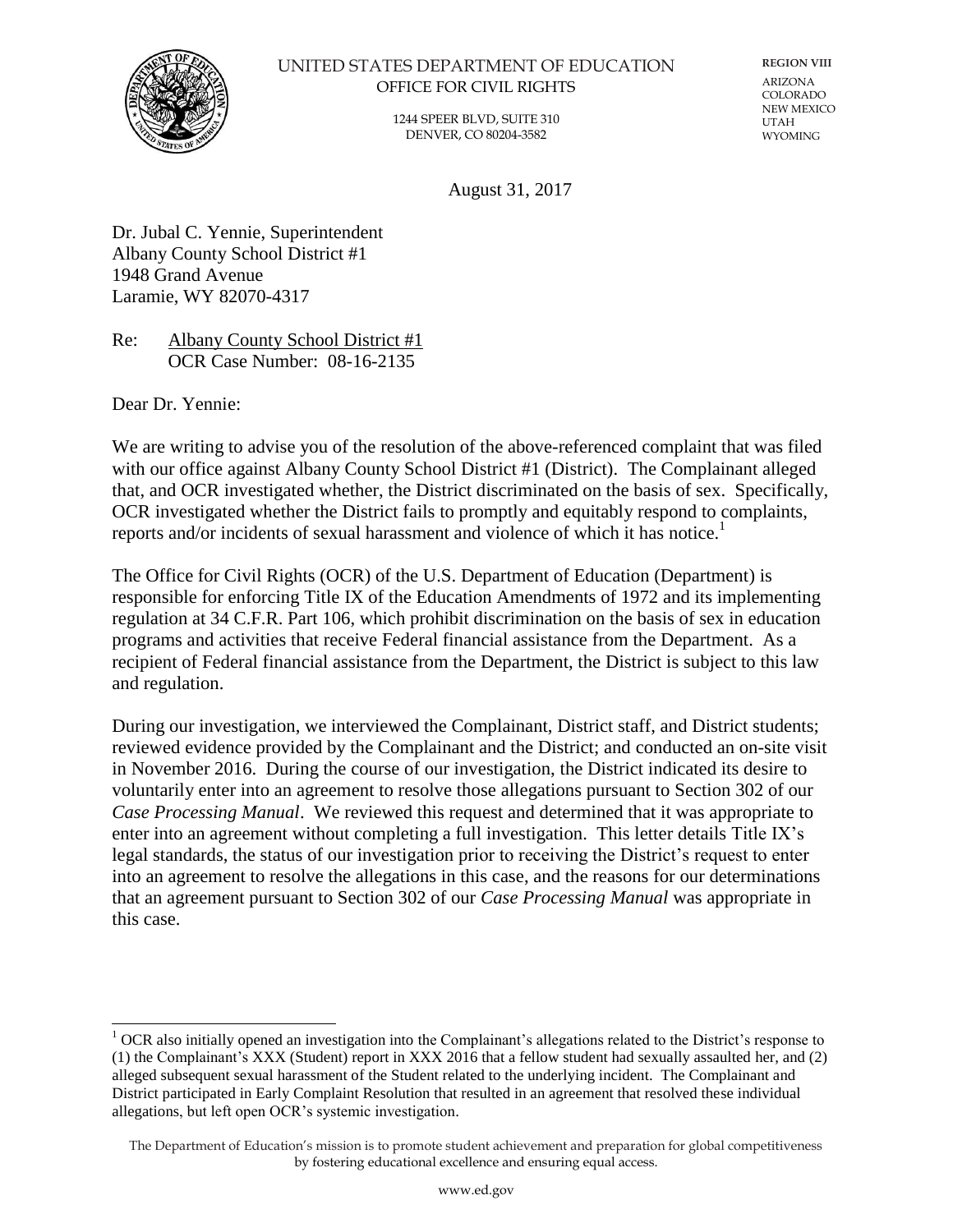# **I. Legal Standards & OCR'S Investigation**

# A. Notice of Non-discrimination (34 C.F.R. § 106.9)

The Title IX implementing regulation, at 34 C.F.R. § 106.9, requires a recipient to implement specific and continuing steps to notify all applicants for admission and employment, students and parents, employees, sources of referral of applicants for admission and employment, and all unions or professional organizations holding collective bargaining or professional agreements with the recipient that it does not discriminate on the basis of sex in its education programs or activities, and that it is required by Title IX not to discriminate in such a manner. The notice must also state that questions regarding Title IX may be referred to the recipient's Title IX coordinator or to OCR.

OCR's investigation found that the District has published a Notice of Non-discrimination. The notice is primarily published in the handbooks that the District has for each of its schools, but the text of the notice is not uniform across published locations and, in some cases, omits OCR's contact information. OCR has not reached a determination as to whether such notice is sufficient under 34 C.F.R. § 106.9. In the Resolution Agreement, the District has agreed to widely disseminate a uniform, compliant Notice of Non-discrimination that includes contact information for the District's current Title IX Coordinator and for OCR.

# B. Title IX Coordinator  $(34 \text{ C.F.R.} \S 106.8(a))$

The Title IX implementing regulation, at 34 C.F.R. § 106.8(a), requires that a recipient designate at least one employee to coordinate its responsibilities to comply with and carry out its responsibilities under that law. The recipient is further required, by the Title IX implementing regulation at 34 C.F.R. § 106.8(a), to notify all students and employees of the name (or title), office address, and telephone number of the designated employee(s).

The Complainant alleged that the District had no Title IX Coordinator in XXX 2016. The District responded that it did, and the individual was its Assistant Superintendent for Human Resources and Quality Learning. In any event, OCR's investigation established that in approximately July 2016, the District's Director of State and Federal Programs took over as Title IX Coordinator. As described above, OCR has not reached a compliance determination as to the District's sufficiency of notification, but in the Resolution Agreement, the District has agreed that its Notice of Non-discrimination will notify all students and employees of its Title IX Coordinator's contact information, including email address.

# C. Grievance Procedures (34 C.F.R. § 106.8(b))

The Title IX regulation, at 34 C.F.R. § 106.8(b), requires recipients to adopt and publish grievance procedures providing for the prompt and equitable resolution of complaints alleging any action that would be prohibited by Title IX, including sexual harassment and sexual assault. Title IX does not require a recipient to provide separate grievance procedures for sexual harassment complaints, including sexual assault complaints. A recipient may use student disciplinary or other separate procedures for these complaints; however, any procedures used to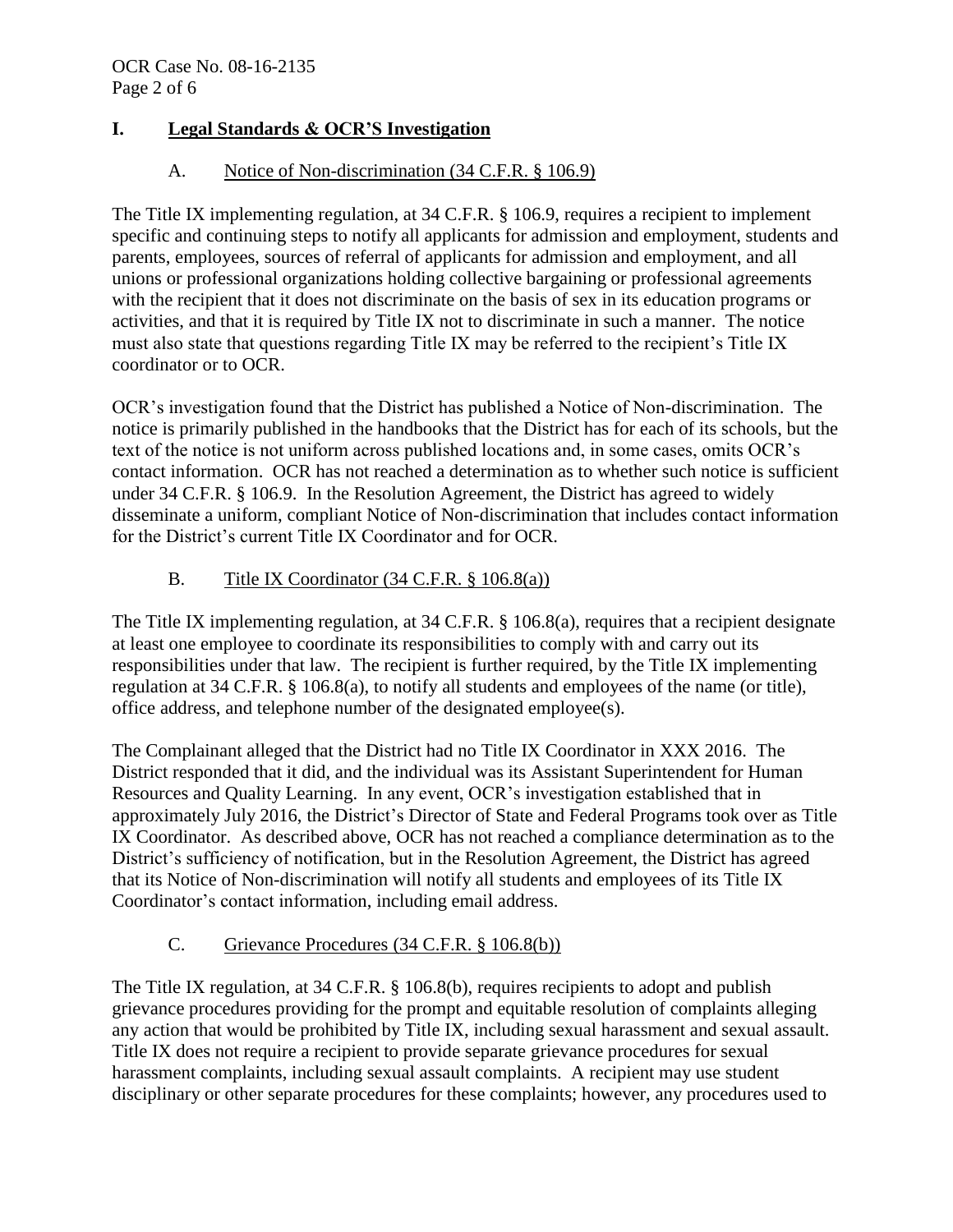OCR Case No. 08-16-2135 Page 3 of 6

adjudicate complaints of sexual harassment or sexual assault, including disciplinary proceedings, must afford the complainant a prompt and equitable resolution.

OCR examines a number of factors in evaluating whether a recipient's grievance procedures are prompt and equitable, including whether the procedures provide for the following: notice of the procedure to students, parents, and employees, including where to file complaints; application of the procedure to complaints alleging discrimination by employees, other students, or third parties; adequate, reliable, and impartial investigation of complaints, including the opportunity to present witnesses and other evidence; designated and reasonably prompt timeframes for major stages of the complaint process; notice to the parties of the outcome of the complaint; and an assurance that steps will be taken to prevent recurrence of any discrimination and to correct its effects.

At the outset of OCR's investigation, the District had three relevant policies and, for example, used a "blend" of the three to investigate the Complainant's allegations. Throughout OCR's investigation, the District emphasized that it was reworking its policies, and in May 2017, the District adopted a substantially revised Title IX policy, Policy 4020 Sexual Harassment and Discrimination of Students. OCR does not have any compliance concerns with the text of the policy and will not require any revisions to the text, but given the policy's newness, the Resolution Agreement will require reporting as to implementation of the policy, including the District's efforts to notify and provide training on the policy, and as to complaints received under the new policy during the 2017-2018 school year.

D. Response to Reports of Sex Discrimination, including Sexual Harassment and Sexual Violence (34 C.F.R. § 106.31)

The Title IX regulation at 34 C.F.R. § 106.31 provides generally that no person shall on the basis of sex be excluded from participation in, be denied the benefits of, or be subjected to discrimination in education programs or activities operated by recipients of Federal financial assistance. Sexual harassment of student(s) that creates a hostile environment can result in the denial or limitation, on the basis of sex, of students' ability to participate in or receive education benefits, services, or opportunities and thereby violate Title IX.

Under the Title IX and the regulations, once a school district has notice of potential sexual harassment of student(s), it is responsible for determining what occurred and responding appropriately. The district is not responsible for the actions of a harassing student, but rather for its own discrimination in failing to respond adequately. A school district may violate Title IX and the regulations if: (1) the district knew or reasonably should have known about potential harassment on the basis of sex; and (2) failed to take prompt, thorough, and effective responsive action. These duties are the district's responsibility, regardless of whether a student has complained, asked the district to take action, or identified the underlying conduct as a form of discrimination.

OCR evaluates the appropriateness of the responsive action by assessing whether it was prompt, thorough, and effective. What constitutes a reasonable response will differ depending upon the circumstances. However, in all cases the district must conduct a prompt, thorough and impartial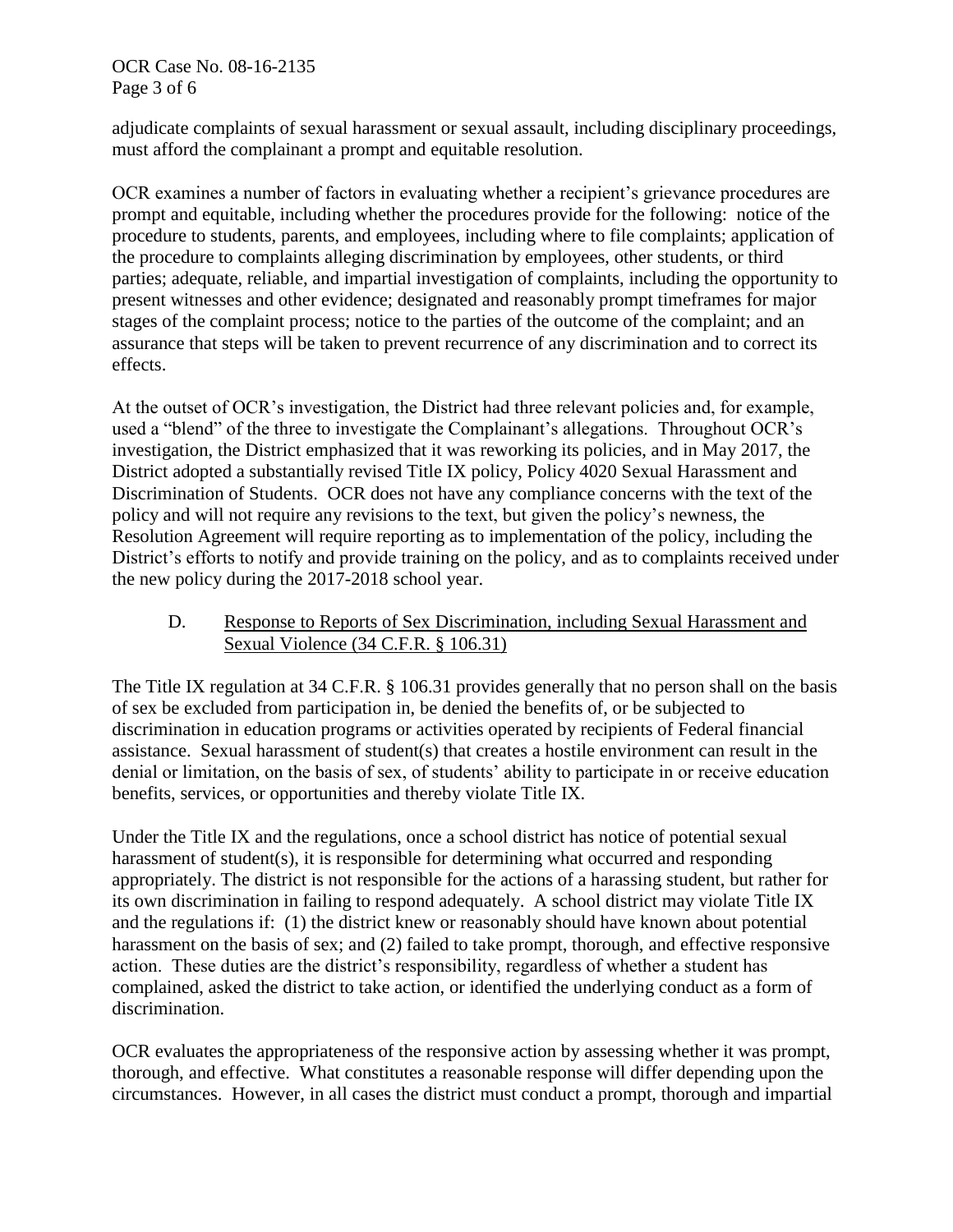### OCR Case No. 08-16-2135 Page 4 of 6

inquiry designed to reliably determine what occurred and if a hostile environment existed for the complainant(s) or others.

Whether a hostile environment based on sex exists depends on all the circumstances, including the degree to which the misconduct affected one or more students' education; the type, frequency, and duration of the misconduct; the identity of and relationship between the alleged harasser and the subject(s) of the harassment; the number of individuals involved; the age and sex of the alleged harasser and the subject of the harassment, the size of the school or district, location of the incidents, and the context in which they occurred; and other incidents at the school or district. The more severe the conduct, the less the need to show a repetitive series of incidents; this is particularly true if the harassment is physical. A single or isolated incident of sexual harassment may, if sufficiently severe, create a hostile environment. For example, a single instance of rape is sufficiently severe to create a hostile environment. Ultimately, a district, and OCR, must determine whether the hostile environment was sufficiently serious or pervasive to deny or limit, on the basis of sex, students' ability to participate in or receive education benefits, services, or opportunities.

If the district finds that a hostile environment existed, it should take reasonable, timely, ageappropriate, and effective corrective action, including steps tailored to the specific situation. The response must be designed to stop the harassment, eliminate the hostile environment, and remedy the effects of the harassment on the student who was harassed. The district must also take steps to prevent the harassment from recurring, including disciplining the harasser where appropriate. A series of escalating consequences may be necessary if the initial steps are ineffective in stopping the harassment.

Other actions may be necessary to repair the educational environment. These may include special training or other interventions, the dissemination of information, new policies, and/or other steps that are designed to clearly communicate the message that the district does not tolerate harassment and will be responsive to any student reports of harassment. The district should also take steps to prevent any retaliation against the student who made the complaint or those who provided information.

At this stage of OCR's investigation, after requesting and reviewing three years' worth of reports of discrimination, harassment, bullying, and violence based on sex, interviewing multiple principals, assistant principals, and SROs across the District (including about specific reports), and conducting student focus groups and reviewing relevant records in person on-site, OCR does not have any information alleging or otherwise seeming to involve an inappropriate response to any type of sex discrimination, harassment, bullying, or violence (other than the Complainant's allegations, which have been resolved). Additionally, because the Complainant alleged that the Student's school had notice of prior instances of the accused student engaging in sexually inappropriate behavior with other female students, OCR investigated this issue. OCR reviewed the accused student's records and other records and data from the school, and interviewed witnesses as to this issue. OCR found no evidence that the school had notice of prior instances of the accused student engaging in sexually inappropriate behavior with other female students.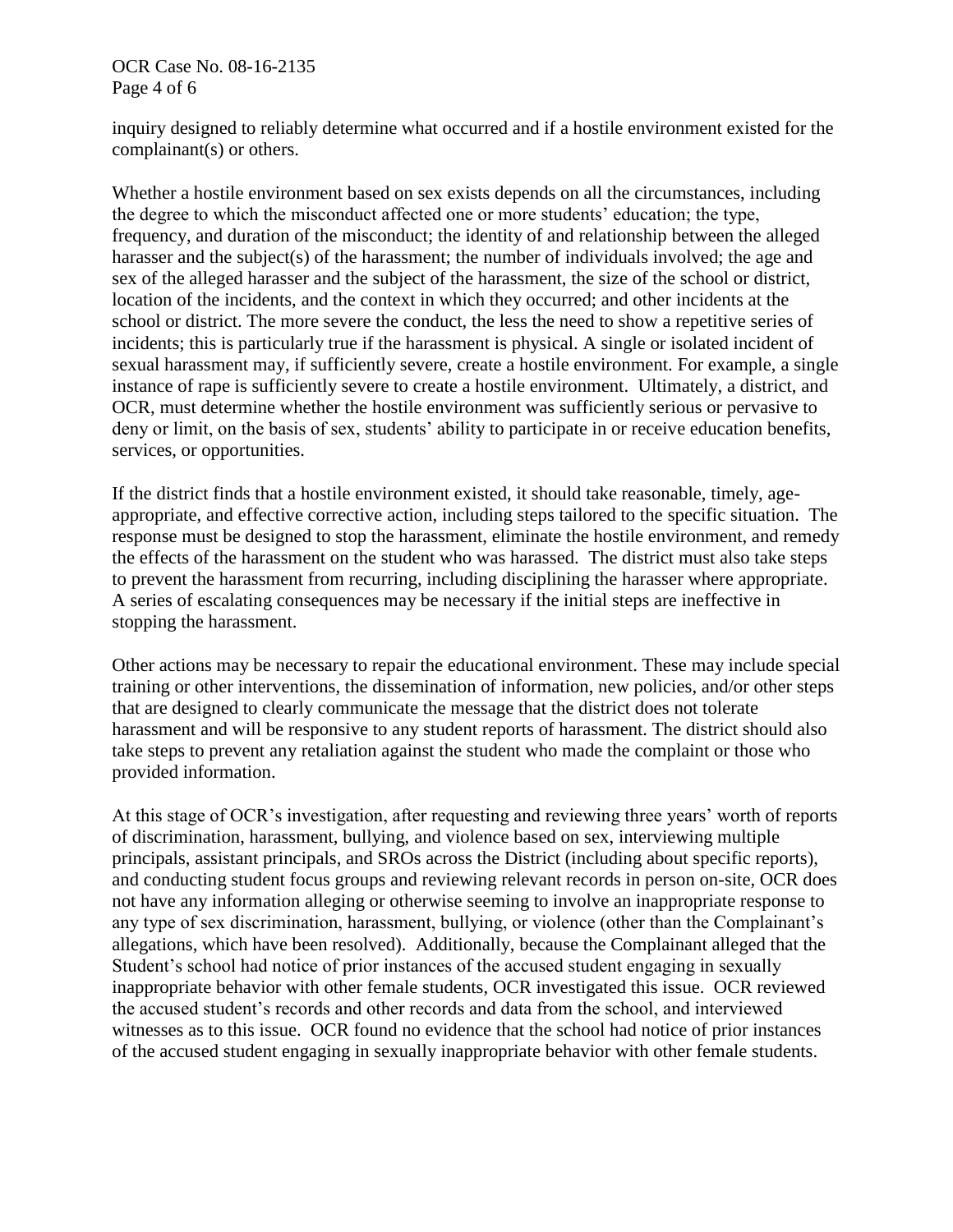OCR Case No. 08-16-2135 Page 5 of 6

Therefore, OCR has determined that no individual remedies for students are warranted in the Resolution Agreement, though via the Resolution Agreement, the District will report on, and OCR will monitor, future individual complaints for the 2017-2018 school year.

At a systemic level, the information OCR has gathered so far suggests that certain elements of the District's response to reports of sex discrimination could be improved, some of which have already been addressed by the District in its new Policy 4020. Specifically, in the Resolution Agreement, the District has agreed to the following, each of which represents a specific area OCR has identified for improvement:

- Provide staff training on the new provisions of Policy 4020 that contain a broader definition of "school," require investigations to "consider the effect of off-campus conduct when evaluating whether there is a hostile environment on campus," and require compliance with Wyoming mandatory reporting law;
- Revising disciplinary policies and procedures to provide a uniform definition of harassment that aligns with the District's definition in its Policy 4020, Sexual Harassment and Discrimination of Students;
- Provide staff training on the different types of disciplinary categories and their uses, as well as reviewing specified categories to compile its reporting as to future individual complaints for the 2017-2018 school year;
- Comprehensively reporting on all incidents of alleged discrimination, harassment, bullying, or violence based on sex against students by fellow students, staff, or third parties for the 2017-18 school year, including all incidents that (1) resulted in reports under the District's Policy 4020, Sexual Harassment and Discrimination of Students, and Policy 4021, Prohibiting Harassment, Intimidation, and Bullying; (2) included disciplinary consequences coded as "sexual harassment" or "sexual offenses," as well as "bullying," "cyberbullying," "minor offenses," "other major offenses," "threat/intimidation," "disorderly conduct," "harassment, non sexual" for any student involved; (3) included referrals to, or other communications with, law enforcement; (4) were logged at the school level and not included elsewhere.

## **II. Resolution Agreement Pursuant to Section 302 of OCR's** *Case Processing Manual*

OCR determined that a Resolution Agreement pursuant to Section 302 of our *Case Processing Manual* is appropriate here, in light of the facts that (1) though OCR has not yet reached a compliance determination as to any issues in this case, OCR's review of voluminous evidence has not revealed widespread or obvious District-wide problems, but has revealed some areas where improvements could potentially be made, and (2) the District has made many changes from the start of the 2015-16 school year (which was before this investigation was opened) to the present, which, in general, have enhanced the District's Title IX program. At this stage, OCR has determined that it is in both the District's and Complainant's interests to resolve this systemic allegations in this case through a Resolution Agreement, as doing so will provide a resolution to this case for both parties and will allow OCR to continue to work with the District as it implements its new Title IX policy and takes other actions that ultimately will allow OCR to make a determination that the District is in compliance with Title IX.